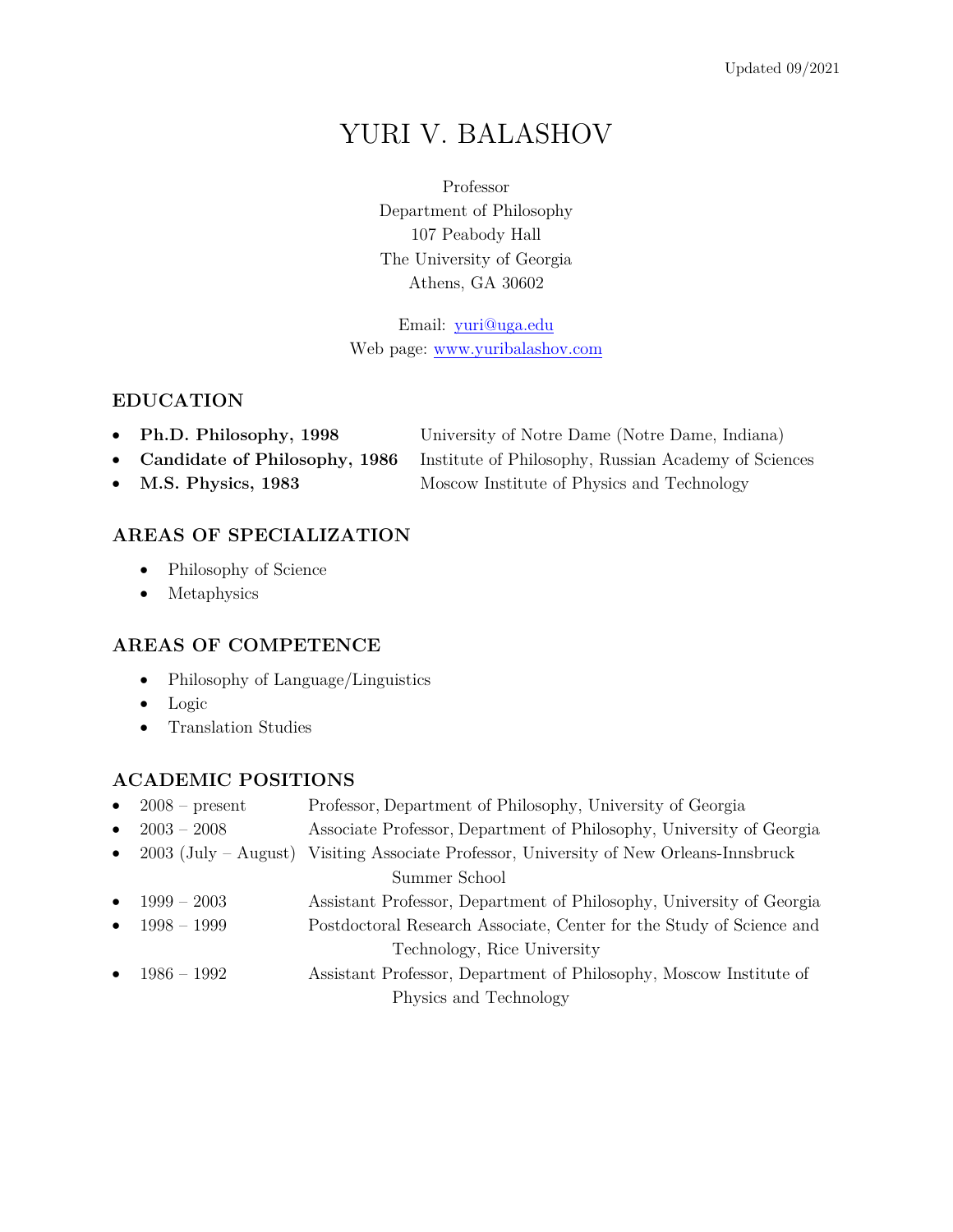## **PUBLICATIONS**

(By categories;  $*$  – refereed,  $**$  – invited)

#### **BOOKS AUTHORED**

| $2010a$ (*) | <i>Persistence and Spacetime.</i> Oxford: Oxford University Press, 2010. xvi + |
|-------------|--------------------------------------------------------------------------------|
|             | 233 pp. *Paperback version published in 2013.                                  |

#### **BOOKS CO-EDITED**

| $2002a$ $(*)$  | <i>Einstein Studies in Russia.</i> Co-edited with Vladimir Vizgin. Boston; |
|----------------|----------------------------------------------------------------------------|
|                | Basel; Berlin: Birkhäuser, 2002. $xy + 314$ pp.                            |
| $2002b$ $(**)$ | <i>Philosophy of Science: Contemporary Readings.</i> Co-edited with Alex   |
|                | Rosenberg. London: Routledge, 2002. xiii $+522$ pp.                        |

### **ARTICLES**

| 2020a             | $(\ast)$ | "The Translator's Extended Mind," <i>Minds and Machines</i> 30(3): 349–383.<br>$\frac{\text{doi.org}}{10.1007}$ /s11023-020-09536-5                                                                                                                                                                         |
|-------------------|----------|-------------------------------------------------------------------------------------------------------------------------------------------------------------------------------------------------------------------------------------------------------------------------------------------------------------|
| 2020 <sub>b</sub> | $(*)$    | "Common Sense and Relativistic Supercoincidence," in Rik Peels, Jeroen de<br>Ridder, and René van Woudenberg, eds., Scientific Challenges to Common<br>Sense Philosophy (London, Routledge), pp. 71-95. ISBN: 978-1-138-47998-<br>2. doi.org/10.4324/9781351064224                                          |
| 2019a             | $(\ast)$ | "The Common Present in a Block Universe," in E. Almeida, A. Costa-Leite<br>and R. Freire, eds., <i>Seminário Lógica no Avião</i> , $2013 - 2018$ (Brasília:<br>Lógica no Avião, 2019), pp. 123–134.<br>(DOI: 10.21452/LnA_serie_n_v01_book_seminario-logica-no-aviao-2013-<br>2018 yuri-balashov p.123-134) |
| 2017a             | $(\ast)$ | "Time, Fission, Fusion: An Argument against the Block Universe with<br>Endurance," Manuscrito 40 (1): 109-143.                                                                                                                                                                                              |
| 2015a             | $(\ast)$ | "Experiencing the Present," Epistemology and Philosophy of Science 44<br>$(2015): 61-73.$                                                                                                                                                                                                                   |
| 2014a             | $(*)$    | "On the Invariance and Intrinsicality of Four-Dimensional Shapes in<br>Special Relativity," Analysis 74 (4): 608-612. doi:10.1093/analys/anu085                                                                                                                                                             |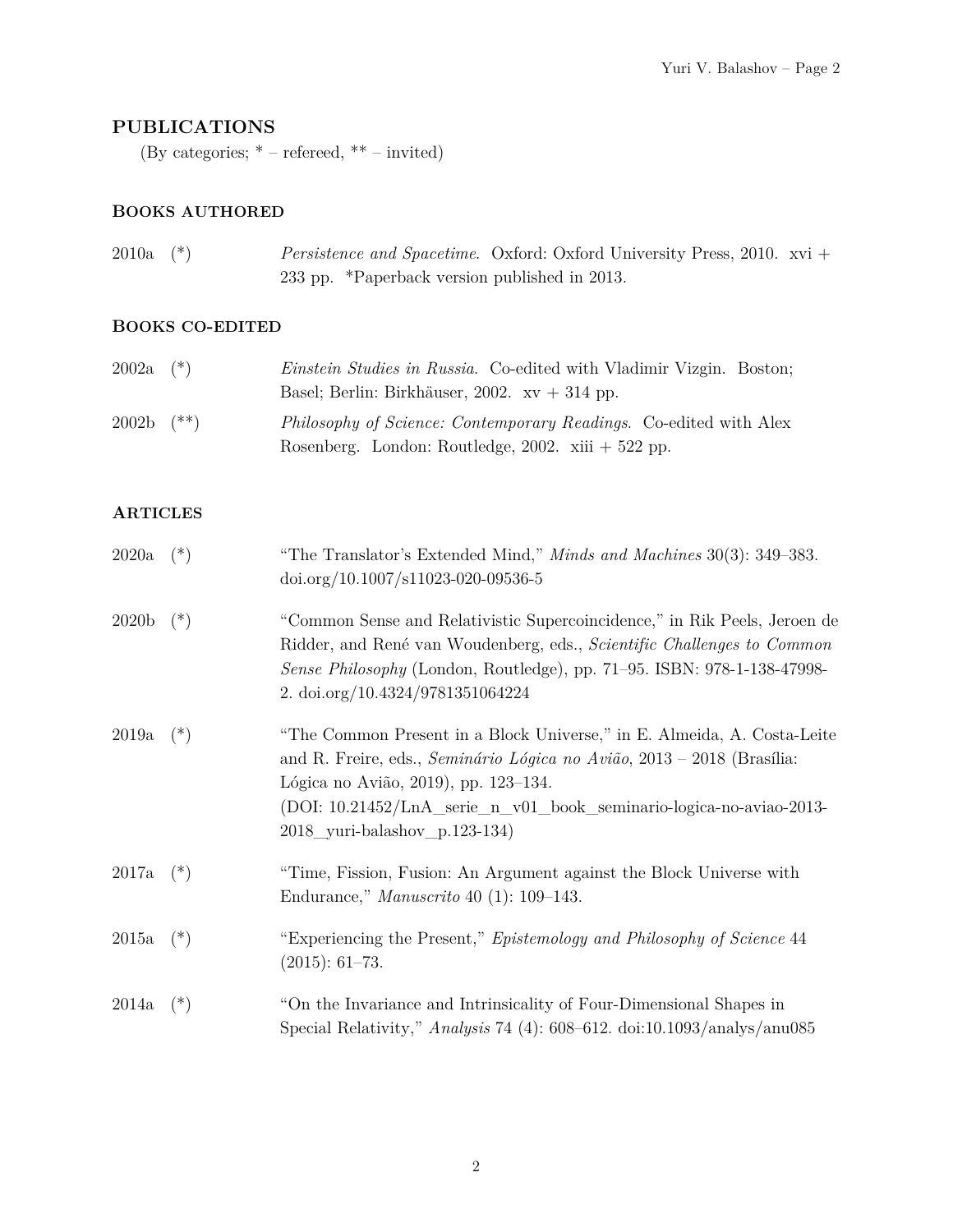| 2014b             | $(*)$     | "Relativistic Parts and Places: A Note on Corner Slices and Shrinking<br>Chairs," in Claudio Calosi and Pierlugi Graziani, eds., Mereology and the<br>Sciences (Amsterdam: Springer, Synthese Library), pp. 35–51.                                        |
|-------------------|-----------|-----------------------------------------------------------------------------------------------------------------------------------------------------------------------------------------------------------------------------------------------------------|
| 2012              | $(*)$     | "Do Composite Objects Have an Age in Relativistic Spacetime?"<br>Philosophia Naturalis 49: 9-23.                                                                                                                                                          |
| 2011              | $(*)$     | "Persistence," in Craig Callender, ed., The Oxford Handbook of Philosophy<br>of Time. Oxford: Oxford University Press, pp. 13-40.                                                                                                                         |
| 2010a             | $^{(**)}$ | "Introduction to the Translation of 'Times of Our Lives'," Analytica 4<br>$(2010): 50-55$ (URL = http://sites.google.com/a/analytica-<br>journal.org/common/pdf/2010-04-05.pdf).                                                                          |
| 2010 <sub>b</sub> | $^{(**)}$ | [Translation] "Times of Our Lives: Negotiating the Presence of Experience,"<br>Analytica 4 (2010): 56-80 (URL = http://sites.google.com/a/analytica-<br>journal.org/common/pdf/2010-04-06.pdf). This paper is a Russian<br>translation of Balashov 2005a. |
| 2009a             | $(*)$     | "Pegs, Boards, and Relativistic Perdurance," Pacific Philosophical<br><i>Quarterly</i> 90: 167–175.                                                                                                                                                       |
| 2009 <sub>b</sub> | $^{(**)}$ | "A Cognizable Universe: Transcendental Arguments in Physical<br>Cosmology," in Michel Bitbol et al., eds., Constituting Objectivity:<br>Transcendental Perspectives on Modern Physics. Berlin etc.: Springer,<br>2009, pp. 269-278.                       |
| 2008a             | $(*)$     | "Persistence and Multilocation in Spacetime," in D. Dieks (ed.), The<br>Ontology of Spacetime, Vol. 2. Amsterdam: Elsevier, pp. 59–81.                                                                                                                    |
| 2008b             | $^{(**)}$ | [Reprint] "Times of Our Lives: Negotiating the Presence of Experience," in<br>L. Nathan Oaklander, ed., The Philosophy of Time. London: Routledge,<br>2008, Vol. 3. This paper is a reprint of Balashov 2005a.                                            |
| $2008\mathrm{c}$  | $^{(**)}$ | [Reprint] [Co-authored with Michel Janssen] "Presentism and Relativity: A<br>Critical Notice," in L. Nathan Oaklander, ed., The Philosophy of Time.<br>London: Routledge, 2008, Vol. 3. This paper is a reprint of Balashov and<br>Janssen 2003c.         |
| 2007a             | $(*)$     | "About Stage Universalism," <i>Philosophical Quarterly</i> 57 (2007): 21–39.                                                                                                                                                                              |
| 2007b             | $(*)$     | "Defining 'Exdurance'," Philosophical Studies 133 (2007): 143-149.                                                                                                                                                                                        |
| 2007c             | $^{(**)}$ | "Fedor Bredikhin," "Platon Poretsky," "Stepan Rumovsky," "Vsevolod<br>Sharonov," in Thomas Hockey et al., eds., Biographical Encyclopedia of                                                                                                              |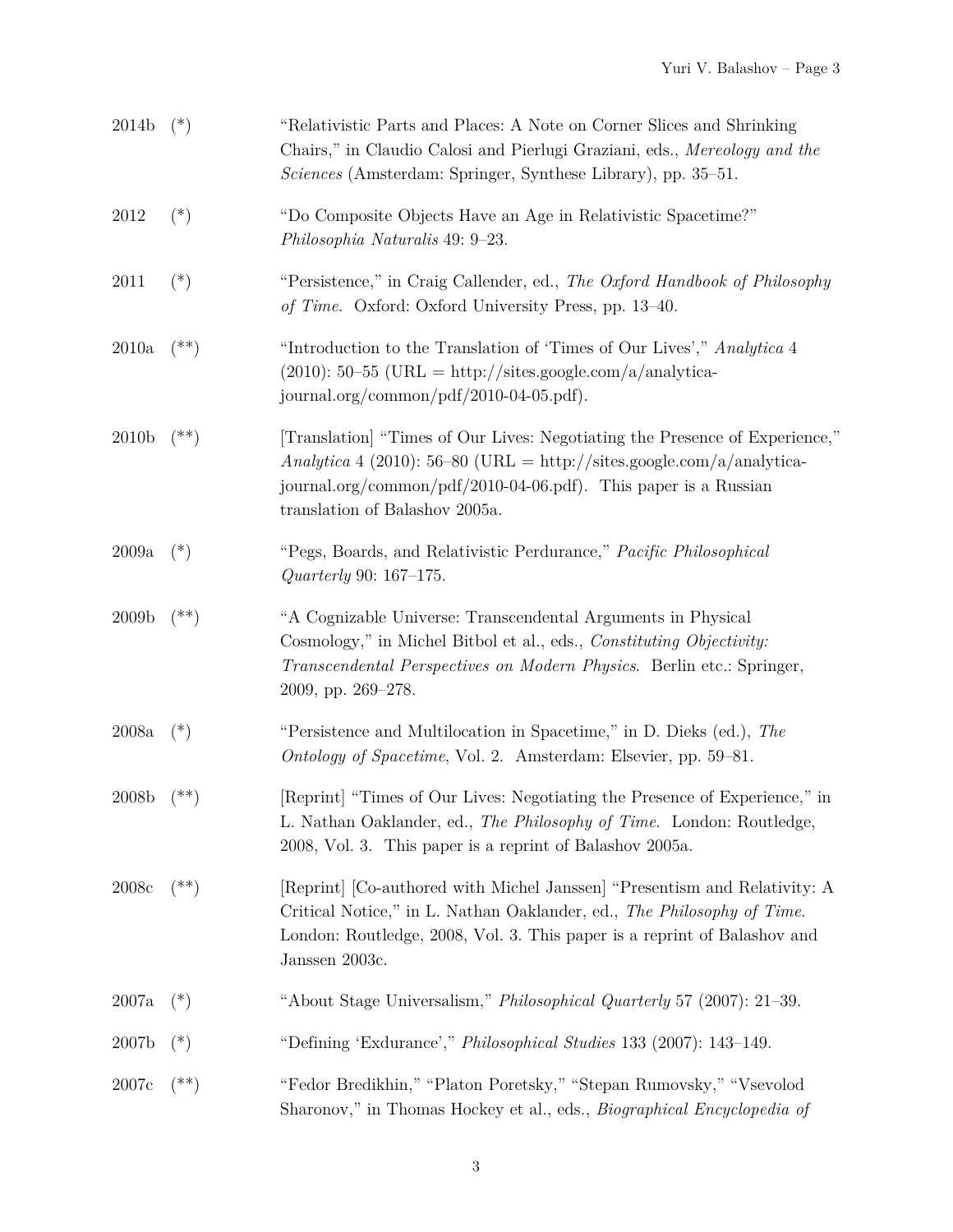|                | <i>Astronomers.</i> Berlin etc.: Springer, 2007, pp. 167–168, 925–926, 991–992, |  |  |
|----------------|---------------------------------------------------------------------------------|--|--|
| $1051 - 1052.$ |                                                                                 |  |  |

| $2006\,$          | $($ **)   | [Reprint] "Persistence and Spacetime: Philosophical Lessons of the Pole and<br>Barn," in Sally Haslander and Roxanne Marie Kurtz, eds., Persistence:<br>Contemporary Readings. Cambridge, MA: The MIT Press, 2006, pp. 451-<br>470. This paper is a reprint of Balashov 2000b. |
|-------------------|-----------|--------------------------------------------------------------------------------------------------------------------------------------------------------------------------------------------------------------------------------------------------------------------------------|
| 2005a             | $(*)$     | "Times of Our Lives: Negotiating the Presence of Experience," American<br>Philosophical Quarterly 42 (2005): 295-309. www.jstor.org/stable/20010213                                                                                                                            |
| 2005 <sub>b</sub> | $(*)$     | "On Vagueness, 4D and Diachronic Universalism," The Australasian<br><i>Journal of Philosophy</i> 83 (2005): 523-531.                                                                                                                                                           |
| 2005c             | $(*)$     | "Special Relativity, Coexistence and Temporal Parts: A Reply to Gilmore,"<br>Philosophical Studies $124$ (2005): $1-40$ .                                                                                                                                                      |
| 2003a             | $(*)$     | "Temporal Parts and Superluminal Motion," Philosophical Papers 32<br>$(2003): 1-13.$                                                                                                                                                                                           |
| 2003 <sub>b</sub> | $(*)$     | "Restricted Diachronic Composition, Immanent Causality, and Objecthood:<br>A Reply to Hudson," <i>Philosophical Papers</i> (2003) 32: 23-30.                                                                                                                                   |
| $2003\mathrm{c}$  | $^{(**)}$ | "Presentism and Relativity: A Critical Notice," The British Journal for the<br>Philosophy of Science 54 (2003): 327–346. Co-authored with Michel<br>Janssen. doi:10.1093/bjps/54.2.327                                                                                         |
| 2003d             | $(**)$    | "Laws of Nature," in J. Wentzel Vrede van Huyssteen, ed., Encyclopedia of<br>Science and Religion. New York: Macmillan, 2003, Vol. 2, pp. 508–513.                                                                                                                             |
| 2003e             | $^{(**)}$ | "Symmetry," in J. Wentzel Vrede van Huyssteen, ed., <i>Encyclopedia of</i><br>Science and Religion. New York: Macmillan, 2003, Vol. 2, pp. 852–853.                                                                                                                            |
| 2002a             | $(*)$     | "What is a Law of Nature? The Broken-Symmetry Story," The Southern<br>Journal of Philosophy 40 (2002): 459-473.                                                                                                                                                                |
| 2002 <sub>b</sub> | (**)      | "On Stages, Worms, and Relativity," in Time, Reality, and Experience,<br>Craig Callender, ed. Cambridge: Cambridge University Press, 2002, pp.<br>$223 - 252.$                                                                                                                 |
| 2002c             | $^{(**)}$ | "Laws of Physics and the Universe," in Yuri Balashov and Vladimir Vizgin,<br>eds., Einstein Studies in Russia. Boston; Basel; Berlin: Birkhäuser, 2002,<br>pp. 107–148.                                                                                                        |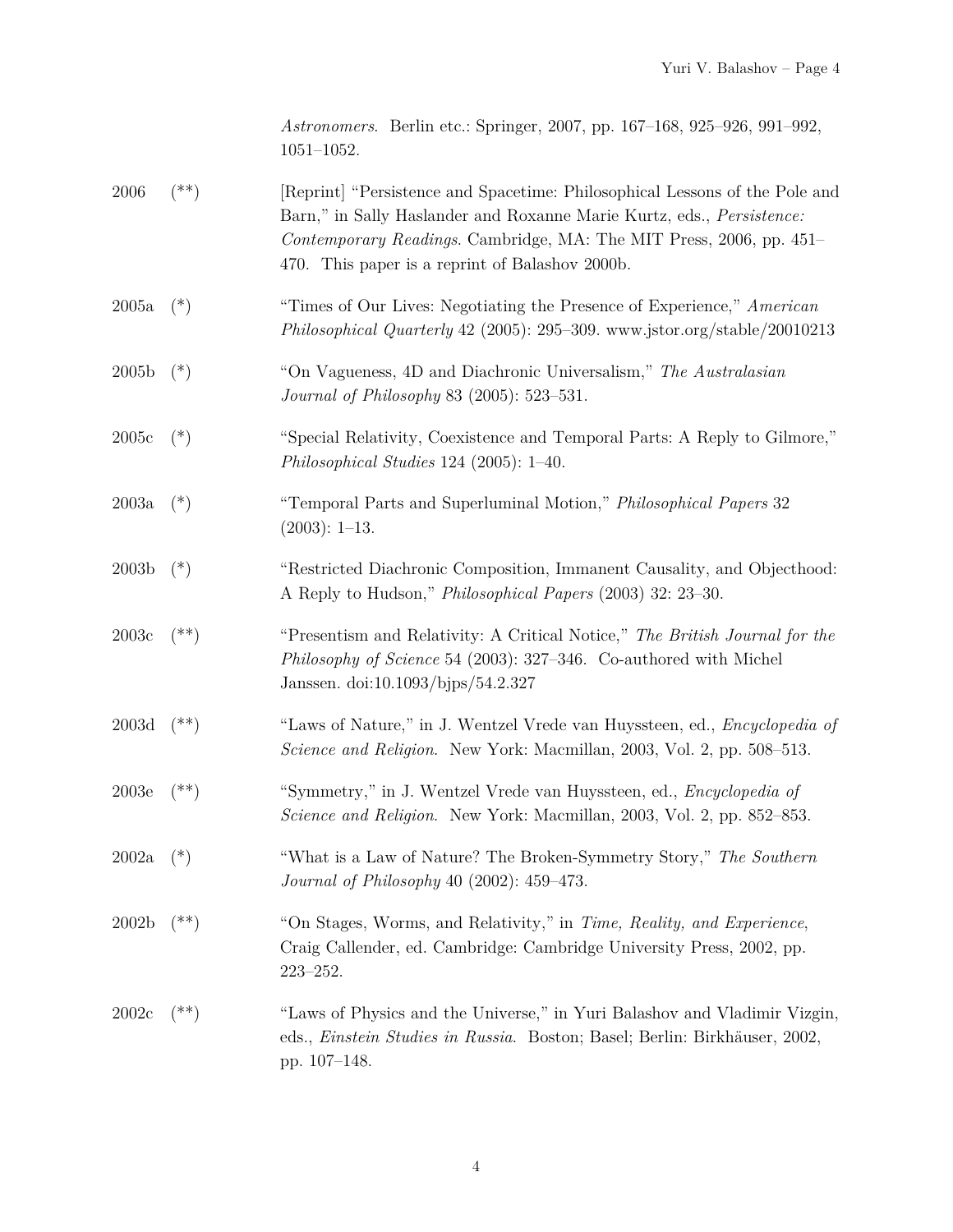| 2002d             | $(**)$    | "Relativity and the Present," in W.L. Craig, ed., Chronos: Proceedings of<br><i>the Philosophy of Time Society</i> , Vol. IV. La Mirada, 2002, pp. 3–13.                                                                                     |
|-------------------|-----------|----------------------------------------------------------------------------------------------------------------------------------------------------------------------------------------------------------------------------------------------|
| 2000a             | $(*)$     | "Relativity and Persistence," <i>Philosophy of Science</i> 67 (2000): 549–62.                                                                                                                                                                |
| 2000 <sub>b</sub> | $(*)$     | "Persistence and Space-Time: Philosophical Lessons of the Pole and Barn,"<br>The Monist 83 (2000), 321-340.                                                                                                                                  |
| $2000\mathrm{c}$  | $(*)$     | "Enduring and Perduring Objects in Minkowski Space-Time," Philosophical<br><i>Studies</i> 99 (2000): 129–166.                                                                                                                                |
| 2000d             | $($ **)   | "Steady-State Cosmology: Background, Development, and Methodological<br>Lessons," in G. Idlis and G. Kurtick, eds., Studies in History of Astronomy.<br>Moscow: Nauka, 2000, pp. $61-90$ . (In Russian)                                      |
| 1999a             | $(*)$     | "Zero-Value Physical Quantities," Synthese 119 (1999): 253–286.                                                                                                                                                                              |
| 1999b             | $(*)$     | "Relativistic Objects," No $\hat{u}$ s 33 (1999): 644–662.                                                                                                                                                                                   |
| 1994a             | $(*)$     | "Uniformitarianism in Cosmology: Background and Philosophical<br>Implications of the Steady-State Theory," Studies in History and<br>Philosophy of Science 25B (1994): 933-58. doi:10.1016/0039-3681(94)90069-<br>8                          |
| 1994b             | $(*)$     | "Should Plato's Line Be Divided in the Mean and Extreme Ratio?" Ancient<br><i>Philosophy</i> 14 (1994): 283–95.                                                                                                                              |
| 1994c             | $(*)$     | "Duhem, Quine, and the Multiplicity of Scientific Tests," Philosophy of<br>Science 61 (1994): 608–28. doi:10.1086/289825                                                                                                                     |
| 1993              | $(***)$   | "Philosophical Roots of the Anthropic Principle," Theoria et Historia"<br><i>Scientiarum</i> 3 (1993): 23–30.                                                                                                                                |
| 1992a             | $(*)$     | "Transcendental Background to the Anthropic Reasoning in Cosmology,"<br>Man & World 25 (1992): 115-32.                                                                                                                                       |
| 1992b             | $(*)$     | "On the Evolution of Natural Laws," The British Journal for the<br>Philosophy of Science 43 (1992): $343-70$ .                                                                                                                               |
| 1991a             | $^{(**)}$ | "The Observer in Cosmology," in A. Panchenko (ed.), <i>Humanities</i> ,<br>Mathematics and Natural Sciences: On the Way to Dialogue. Moscow:<br>Institute for Scientific Information: Arts and Humanities, 1991, pp. 80–119.<br>(In Russian) |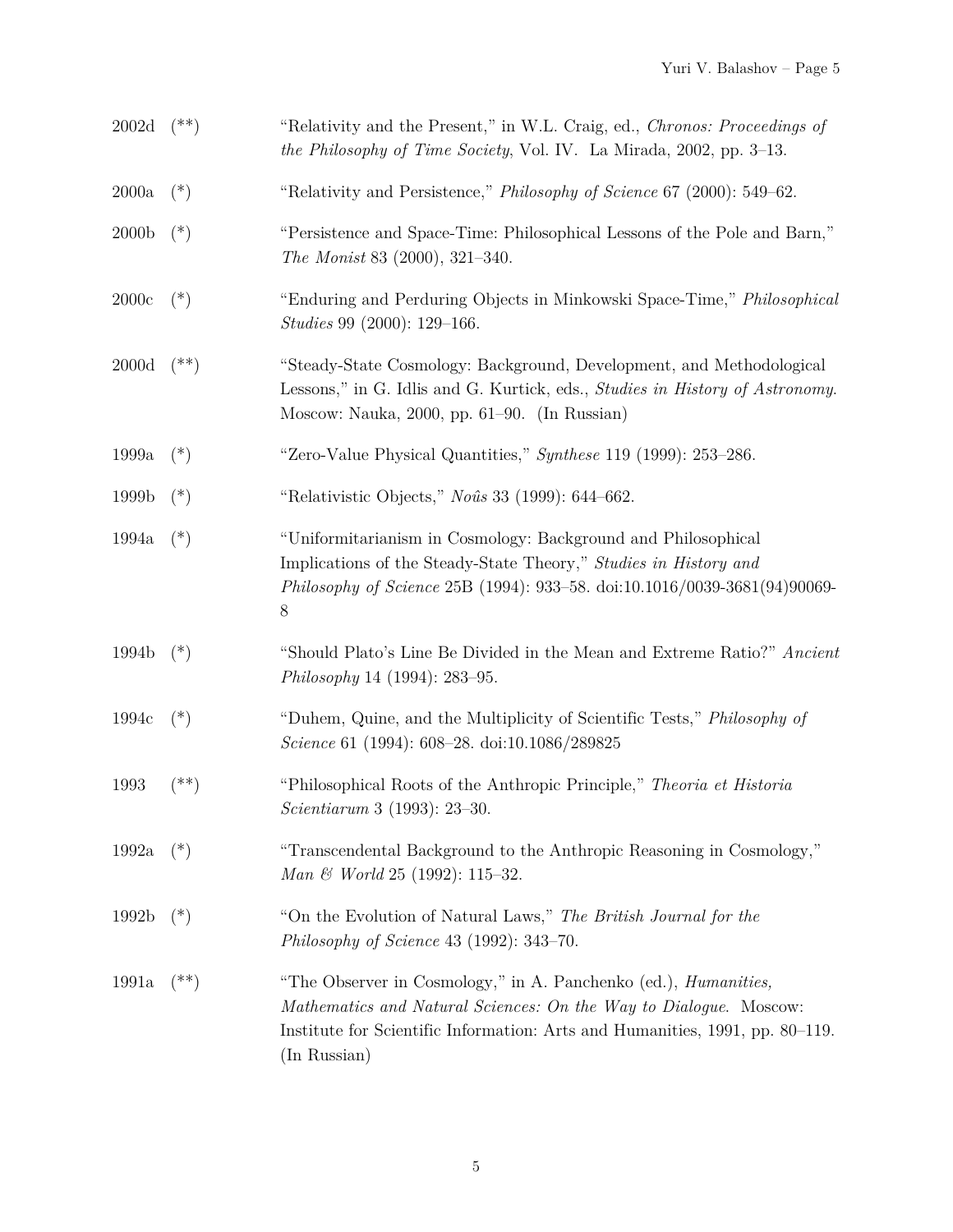| 1990  | (**)     | "Cosmology as a Non-Local Physics," Filosofska Mysel (Philosophical<br><i>Thought</i> ) (1990, No. 4): $54–64$ . (In Bulgarian)                                                                                                                                     |
|-------|----------|---------------------------------------------------------------------------------------------------------------------------------------------------------------------------------------------------------------------------------------------------------------------|
| 1989a | $(*)$    | "Is Evolution of the Fundamental Laws of Nature Possible?" Filosofskie<br><i>Nauki (Studies in Philosophy)</i> (February 1989): 18–28. (In Russian)                                                                                                                 |
| 1989b | $(*)$    | "The Anthopic Priniciple: History and Present Status," Priroda (Nature)<br>(January 1989): 23–32. Co-authored Vadim Kazyutinsky. (In Russian)                                                                                                                       |
| 1988a | $(*)$    | "Anthropic Arguments in Modern Cosmology," Voprosy Filosofii (Problems<br>of Philosophy) (July 1988): 117–27. (In Russian)                                                                                                                                          |
| 1988b | $($ **)  | "On the Classification of Cosmological Theories," in D. Martynov et al.<br>(eds.), Universe, Astronomy, and Philosophy. Moscow: Moscow State<br>University Press, 1988, pp. 52–57. (In Russian)                                                                     |
| 1987  | (**)     | "Cosmology and Weltanschauung," in A. Panchenko, ed., Logic,<br><i>Methodology, and Philosophy of Science, Vol. 1. Moscow: Institute for</i><br>Scientific Information: Arts and Humanities, 1987, pp. 89–123. Co-<br>authored with Vadim Kazyutinsky. (In Russian) |
| 1985  | $(\ast)$ | "Do Metrological Laws Exist?" Filosofskie Nauki (Studies in Philosophy)<br>(June 1985): 135–39. (In Russian)                                                                                                                                                        |

## **ESSAY REVIEWS**

| 2021         | $(**)$    | "OPUS-CAT: A State-of-the-Art Neural Machine Translation Engine on<br>Your Local Computer," The ATA Chronicle 50 (2021), September-<br>October: 33–37.                                                |
|--------------|-----------|-------------------------------------------------------------------------------------------------------------------------------------------------------------------------------------------------------|
| 2018c        | $(**)$    | Review of C. Callender, <i>What Makes Time Special?</i> (Oxford, 2018): in<br>Notre Dame Philosophical Reviews, 03/14/2018,<br>http://ndpr.nd.edu/news/what-makes-time-special/                       |
| 1998a $(**)$ |           | "Two Theories of the Universe," Studies in History and Philosophy of<br>Modern Physics 29 (1998): 141-149. Essay review of H. Kragh, Cosmology<br>and Controversy (Princeton University Press, 1996). |
| 1991c        | $(**)$    | "Resource Letter AP-1: The Anthropic Principle," American Journal of<br>Physics 59 $(1991)$ : 1069–76.                                                                                                |
| 1990c        | $^{(**)}$ | "Multifaced Anthropic Principle," Comments on Astrophysics 15 (1990):<br>$19 - 28.$                                                                                                                   |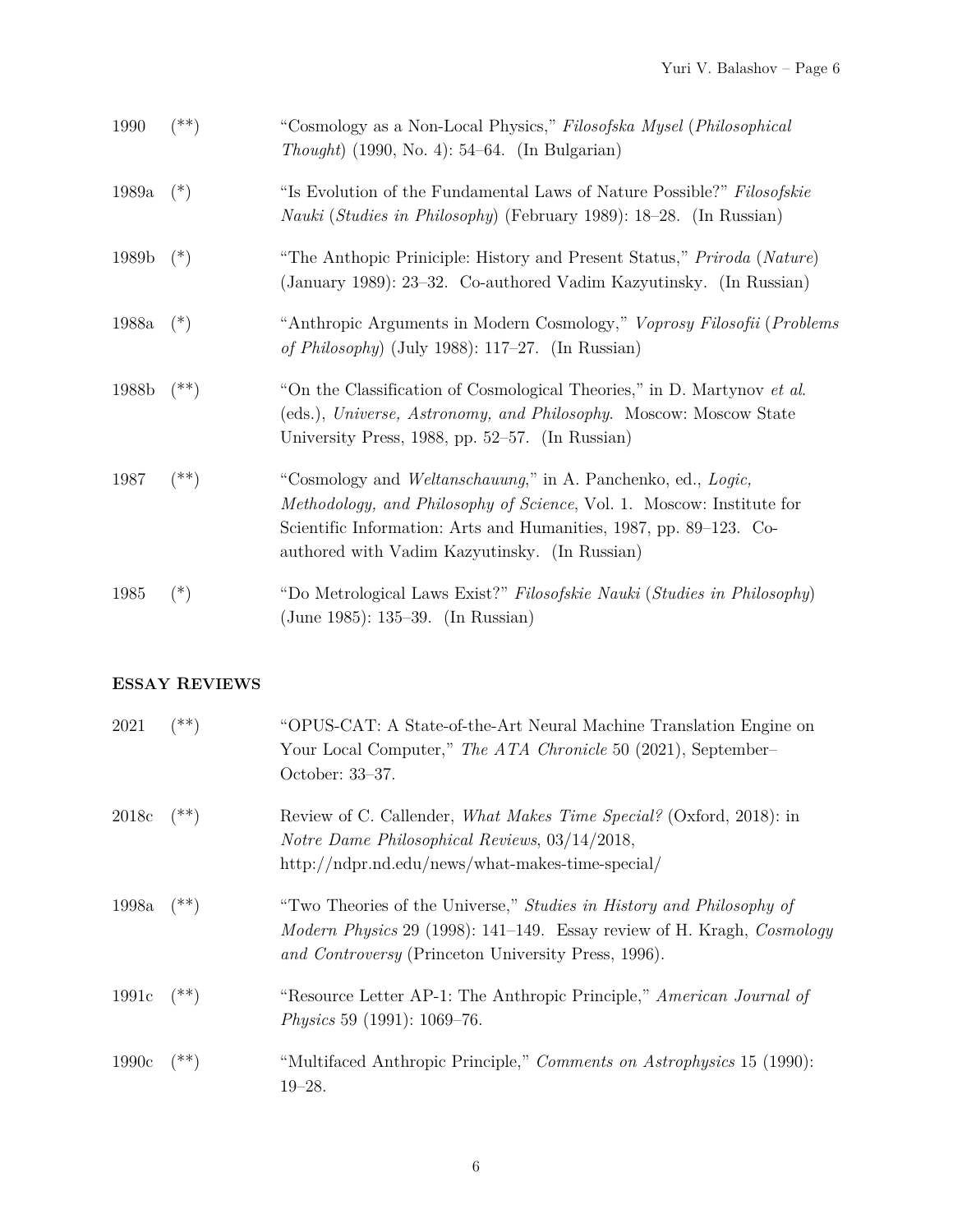| 1990d | (**)   | "The Anthropic Principle in Cosmology: 16 Years After," Zemlya i<br><i>Vselennaya</i> ( <i>Earth and Universe</i> ) (July-August 1990): 32–36. (In Russian)                                                                                                                                                                                      |
|-------|--------|--------------------------------------------------------------------------------------------------------------------------------------------------------------------------------------------------------------------------------------------------------------------------------------------------------------------------------------------------|
| 1985b | $(**)$ | "Philosophy and Science: Aspects of Communication and Gaps of<br>Misunderstanding," Voprosy Filosofii (Problems of Philosophy) (September<br>1985): 147–52. Essay review of Alwyn van der Merwe, ed., <i>Old and New</i><br>Questions in Physics, Philosophy, Cosmology, and Theoretical Biology<br>(New York: Plenum Press, 1983). (In Russian) |

#### **SHORT BOOK REVIEWS**

| 2007d | $(**)$    | Review of C. Bourne, A Future for Presentism (Oxford, 2006): in Notre<br>Dame Philosophical Reviews, 07/04/2007,                                                                                         |
|-------|-----------|----------------------------------------------------------------------------------------------------------------------------------------------------------------------------------------------------------|
|       |           | http://ndpr.nd.edu/review.cfm?id=10283                                                                                                                                                                   |
| 1994e | $(**)$    | Review of Norriss Hetherington, ed., The Encyclopedia of Cosmology:<br>Historical, Philosophical, and Scientific Foundations of Modern Cosmology:<br>in American Journal of Physics $62$ (1994): 475–76. |
| 1993d | $(**)$    | Review of R. M. Nugayev, Reconstruction of Scientific Theory Change: in<br><i>Erkenntnis</i> 38 (1993): 429–32.                                                                                          |
| 1991d | $(**)$    | Review of Willem B. Drees, <i>Beyond the Big Bang: Quantum Cosmologies</i><br>and God: in American Journal of Physics 59 (1991): 1053–54.                                                                |
| 1990e | $^{(**)}$ | Review of John Leslie, Universes and Physical Cosmology and Philosophy:<br>in <i>Priroda</i> ( <i>Nature</i> ) (November 1990): 123–25. (In Russian)                                                     |

# **PAPERS PRESENTED AT CONFERENCES AND INVITED TALKS**

(\* – refereed, \*\* – invited,  $\dagger$  – published counterpart)

| 2020a | ั**)   | "Multiple Lives in Relativistic Spacetime?" The 8th Annual California<br>Metaphysics Conference, University of Southern California (January 2020). |
|-------|--------|----------------------------------------------------------------------------------------------------------------------------------------------------|
| 2019a | $(**)$ | "Human and Machine Translation: Cognitive, Linguistic, and Philosophical<br>Perspectives," University of Colorado - Boulder (February 2019).       |
| 2017  | $(*)$  | "The Common Present in a Block Universe," Pacific Division Meetings of<br>the American Philosophical Association, Seattle, WA (April 2017).        |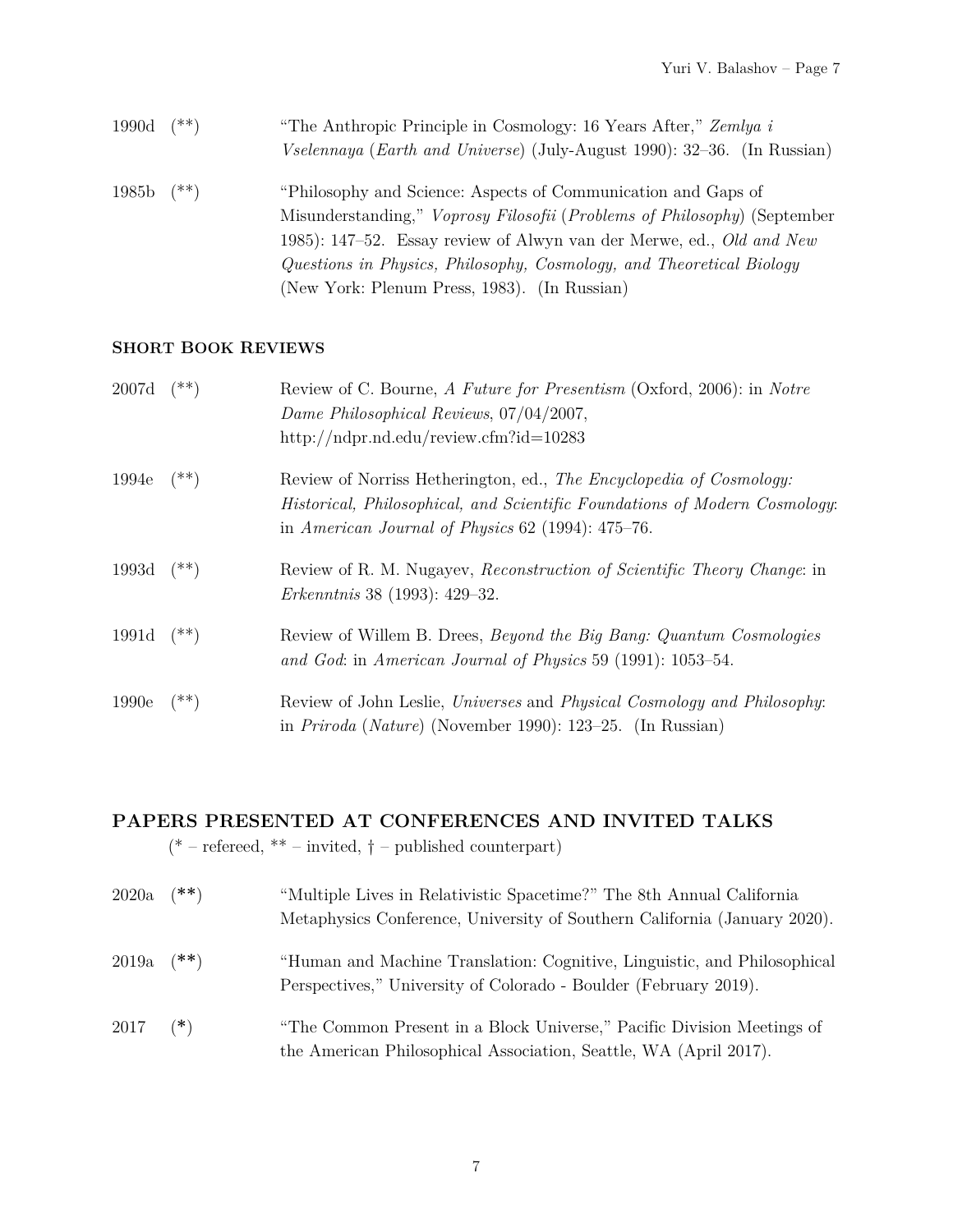| 2016              | $^{(\ast\ast)}$ | "Time, Persistence, and Temporal Experience," Lógica no Avião,<br>University of Brasilia, Brazil (July 2016).                                                                               |
|-------------------|-----------------|---------------------------------------------------------------------------------------------------------------------------------------------------------------------------------------------|
| 2015              | $(*)$           | "Relativistic Supercoincidence?" EIDOS, the Centre for Metaphysics,<br>University of Geneva, Switzerland (December 2015).                                                                   |
| 2014              | $(*)$           | "Relativistic Supercoincidence?" Society for Exact Philosophy Meeting, Cal<br>Tech, Pasadena, CA (June 2014).                                                                               |
| 2013              | $(*)$           | "The Puzzle of the Present," Philosophy of Time Society @ The Pacific<br>Division Meetings of the American Philosophical Association, San<br>Francisco, CA (March 2013).                    |
| 2011a             | $(**)$ (†)      | "Do Composite Objects Have Proper Time?" Joint Physics/Philosophy<br>Seminar, Idaho State University, Pocatello, Idaho (April 2011).                                                        |
| 2011b             | $(**)$          | "Coexistence of Objects in Spacetime," Department of Philosophy, The<br>Higher School of Economics, Moscow, Russia (March 2011).                                                            |
| 2011c             | $(**)$ (†)      | "Do Composite Objects Have an Age in Minkowski Spacetime?"<br>International Workshop on "Temporal Existence and Persistence in<br>Spacetime," University-Club Bonn/Germany (February 2011). |
| 2011d             | $(**)$          | "Two Concepts of Coexistence in Spacetime," Philosophy Colloquium,<br>University of California at Davis (January 2011).                                                                     |
| 2010a             | $^{(**)}$       | "Identity Over Time: Discussions in Contemporary Metaphysics,"<br>Department of the History of Philosophy, Moscow State University, Russia<br>(December 2010).                              |
| 2010 <sub>b</sub> | (**)            | "Persistence and Spacetime," Department of Philosophy, The Higher<br>School of Economics, Moscow, Russia (December 2010).                                                                   |
| 2008a             | $(*)$ (†)       | "Pegs, Boards, and Relativistic Perdurance," The Pacific Division Meetings<br>of the American Philosophical Association, Pasadena, CA (March 2008).                                         |
| 2008b             | $(*)$           | "Coexistence in Minkowski Spacetime," The Third International Conference<br>on the Ontology of Spacetime, Montréal, QC, Canada (June 2008).                                                 |
| 2008c             | $(**)$ (†)      | "Pegs, Boards, and Relativistic Perdurance," Philosophy Colloquium,<br>University of South Carolina, Columbia, SC (February 2008).                                                          |
| 2007a             | $(*)$           | "Against Alexandrov Present and Alexandrov Coexistence," The Eastern<br>Division Meetings of the American Philosophical Association, Baltimore,<br>Maryland (December 2007).                |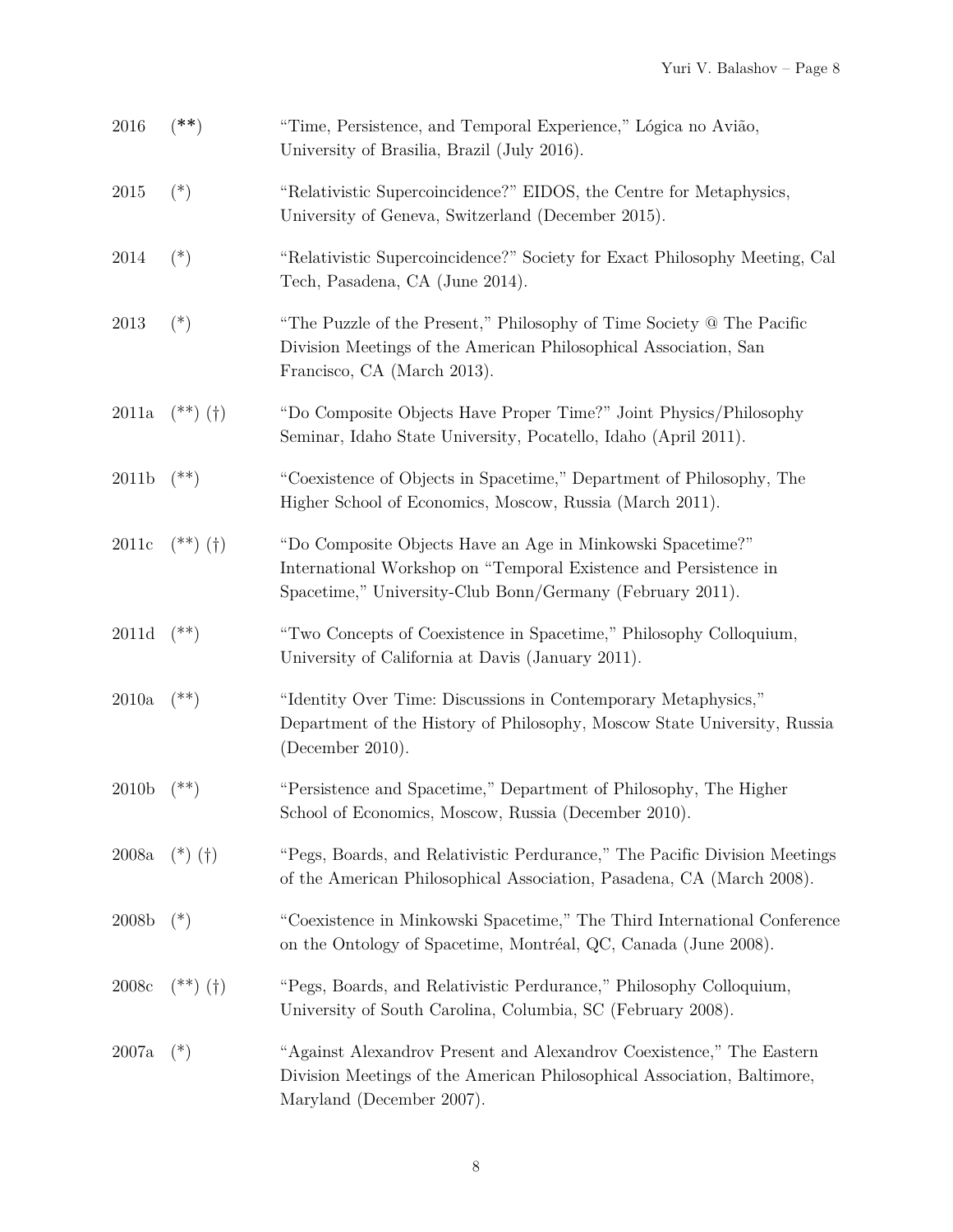| 2007 <sub>b</sub> | $(**)$                | "Physical and Metaphysical Modality," presented at the conference<br>"Physics Meets Metaphysics," Rutgers University, New Brunswick, NJ<br>(October 2007).                                                               |
|-------------------|-----------------------|--------------------------------------------------------------------------------------------------------------------------------------------------------------------------------------------------------------------------|
| 2007c             | $(*)$ (†)             | "Persistence and Relativistic Shapes," The 5 <sup>th</sup> Conference of the Spanish<br>Society for Analytic Philosophy (SEFA-5), Barcelona, Spain (September<br>$2007$ ).                                               |
| 2007d             | $(**)$ (†)            | "Persistence and Relativistic Shapes," Invited Colloquium Talk, Institute<br>for History and Foundations of Science, University of Utrecht, Utrecht,<br>Netherlands (September 2007).                                    |
| 2007e             | $(**)$ (†)            | "Relativistic Shapes," Invited Talk, Joint Physics-Philosophy Colloquium,<br>Idaho State University, Pocatello, ID (April 2007).                                                                                         |
| 2006              | $(*)$ (†)             | "Enduring, Perduring and Exduring Objects in Spacetime," The Second<br>International Conference on the Ontology of Spacetime, Montréal, QC,<br>Canada (June 2006).                                                       |
| 2005a             | $(**)$ (†)            | "Persistence and Mereological Universalism," Invited Talk, Philosophy<br>Colloquium, Duke University, Durham, NC (October 2005).                                                                                         |
| 2005 <sub>b</sub> | $(**)$                | Invited comments on "Theories of Location," by Josh Parsons, the Sixth<br>Annual Bellingham Summer Philosophy Conference, Western Washington<br>University (August 2005).                                                |
| 2005c             | $(**)$ (†)            | "A Cognizable Universe: Transcendental Arguments in Physical<br>Cosmology," presented at the Conference "Cosmology: Physics and<br>Philosophical Perspectives," University of Notre Dame, Notre Dame, IN,<br>April 2005. |
|                   | 2005d (*) $(\dagger)$ | "Stage Theory, Universalism and Lingering Properties," The 8th Inland<br>Northwest Philosophy Conference on "Time and Identity," Moscow, ID,<br>April 2005.                                                              |
| 2004a             | $(*)$ (†)             | "Negotiating the Presence of Experience," The Eastern Division Meetings<br>of the American Philosophical Association, Boston, Massachusetts<br>(December 2004).                                                          |
| 2004b             | $(**)$ (†)            | "Times of Our Lives: Negotiating the Presence of Experience," Philosophy<br>Department Colloquium, University of Georgia, November 2004.                                                                                 |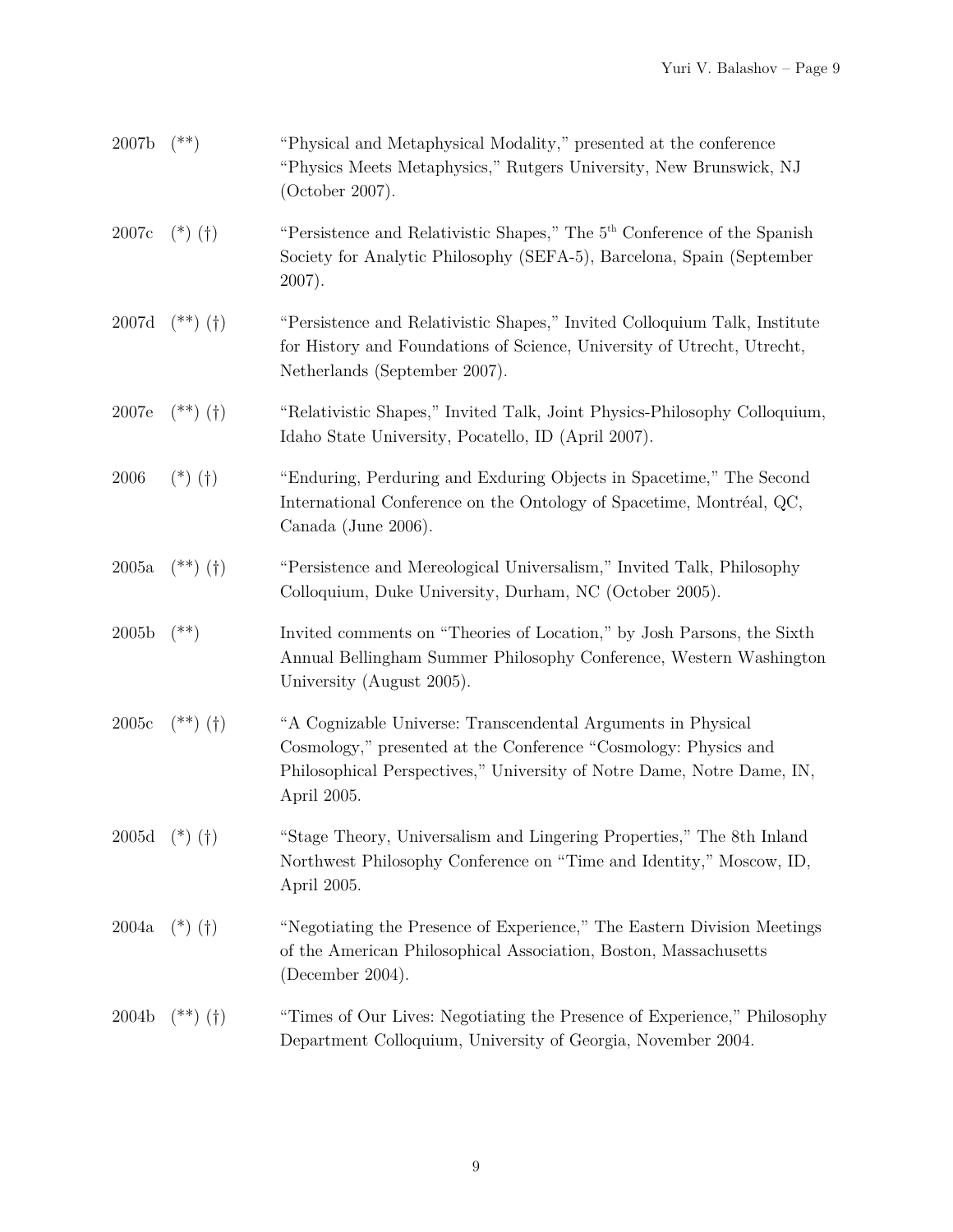| 2003a             | $(*)$ (†)  | "Temporal Parts and Superluminal Motion," The Pacific Division Meetings<br>of the American Philosophical Association, San Francisco, California<br>(March 2003).                                                           |
|-------------------|------------|----------------------------------------------------------------------------------------------------------------------------------------------------------------------------------------------------------------------------|
| 2003 <sub>b</sub> | $^{(**)}$  | "The Anthropic Cosmological Principe: Thirty Years Later," Lunch-in-<br>theory talk, Center for Humanities and Arts, University of Georgia, March<br>2003.                                                                 |
| 2002a             | $(**)$ (†) | "Diachronic Composition and Superluminal Motion," Conference in<br>Memory of James T. Cushing, University of Notre Dame, Notre Dame,<br>Indiana, November 6–7, 2002.                                                       |
| 2002 <sub>b</sub> | $^{(**)}$  | "Some Philosophical Lessons of Twentieth-Century Cosmology,"<br>Theoretical Physics Seminar, University of Georgia, March 27, 2002.                                                                                        |
| $2001\,$          | $(**)$ (†) | "Relativity and the Present: A Critical Notice on William Craig, Time and<br>the Metaphysics of Relativity," The Eastern Division Meetings of the<br>American Philosophical Association, Atlanta, Georgia (December 2001). |
| 2000a             | $(*)$ (†)  | "Persistence and Space-Time: Philosophical Lessons of the Pole and Barn,"<br>The Pacific Division Meetings of the American Philosophical Association,<br>Albuquerque, New Mexico (April 2000).                             |
| 2000 <sub>b</sub> | $(**)$ (†) | "On Stages, Worms and Relativity," International Conference "Time,<br>Reality, and Experience," London School of Economics (London, 28-29)<br>September 2000).                                                             |
| 2000c             | $(**)$ (†) | "Laws of Nature and the Universe," Summer School "Cosmology and<br>Philosophy" (Santander, Spain, 10-14 July 2000).                                                                                                        |
| $2000\mathrm{d}$  | $^{(**)}$  | "Laws and Initial Conditions in Cosmology," Seven Pines Symposium on<br>"Issues in Modern Cosmology," Lewis, Wisconsin (May 2000).                                                                                         |
| 1999a             | $(**)$ (†) | "Zero-Value Physical Quantities," Invited Talk, Department of Philosophy,<br>University of Georgia (April 1999).                                                                                                           |
| 1999b             | $(**)$ (†) | "Zero-Value Physical Quantities," Invited Talk, Department of Philosophy,<br>University of North Carolina at Chapel Hill (January 1999).                                                                                   |
| 1999c             | $(**)$ (†) | "Zero-Value Physical Quantities," Invited Talk, Department of Philosophy,<br>Rice University (January 1999).                                                                                                               |
| 1998a             | $(*)$ (†)  | "Zero-Value Quantities," The Eastern Division Meetings of the American<br>Philosophical Association, Washington, DC (December 1998).                                                                                       |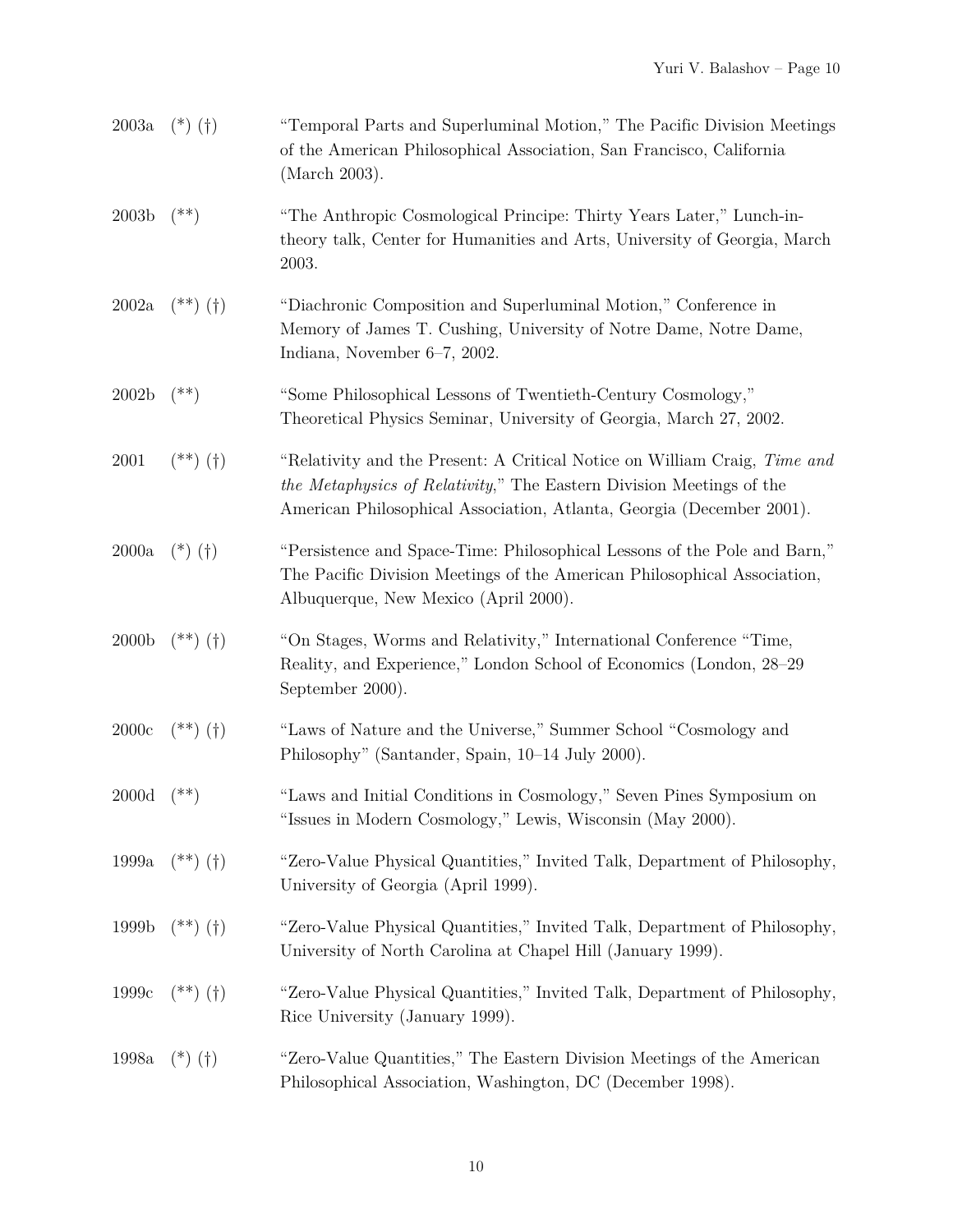| 1998b | $(*)$ (†)                                              | "Relativistic Objects," The Central Division Meetings of the American<br>Philosophical Association, Chicago, Illinois (May 1998).                                                                                                                                                |
|-------|--------------------------------------------------------|----------------------------------------------------------------------------------------------------------------------------------------------------------------------------------------------------------------------------------------------------------------------------------|
| 1998c | $\left( ^{\ast \ast }\right)$ $\left( \dagger \right)$ | "Zero-Value Physical Quantities," Invited Talk, Department of Philosophy,<br>Northwestern University (January 1998).                                                                                                                                                             |
| 1998d | $^{(**)}$                                              | Invited comments on "Science and New Age Spirituality: Mind over Matter<br>in the Academy," by John Stroup, Scientia Colloquium (1998–99 lecture<br>series on "Science and Religion: An Examination"), Rice University<br>(November 1998).                                       |
| 1998e | $(*)$ (†)                                              | "Relativity and Persistence," symposium on Special Relativity and<br>Ontology, Philosophy of Science Association Biennial Meeting, Kansas City<br>(October 1998).                                                                                                                |
| 1998f | $^{(**)}$                                              | "The Anthropic Principle: 25 Years Later," Invited Colloquium, Dept. of<br>Space Physics and Astronomy, Rice University (September 1998).                                                                                                                                        |
| 1998g | $^{(**)}$                                              | "Laws of Nature and the Universe: Some Philosophical Lessons of Steady-<br>State Cosmology," Invited Talk, Center for Study of Science and<br>Technology and Department of Space Physics and Astronomy, Rice<br>University (February 1998).                                      |
| 1998h | $(**)$ (†)                                             | "Relativity and Persistence," Invited Talk, History and Philosophy of<br>Science Colloquium, University of Indiana, Bloomington (February 1998).                                                                                                                                 |
| 1997a | $(*)$ $(\dagger)$                                      | "What Is a Law of Nature?—The Broken-Symmetry Story," The Eastern<br>Division Meetings of the American Philosophical Association, Philadelphia,<br>Pennsylvania (December 1997).                                                                                                 |
| 1997b | $^{(**)}$                                              | Invited comments on "Why Equilibrium Statistical Mechanics Works:<br>Universality and the Renormalization Group," by R. Batterman,<br>Symposium on the Foundations of Statistical Mechanics, The Central<br>Division Meetings of the APA, Pittsburgh, Pennsylvania (April 1997). |
| 1997c | $^{(**)}$                                              | Invited comments on "Temporal Parts and Supervenient Causation," by D.<br>Zimmerman, Philosophy Department Colloquium, University of Notre<br>Dame (November 1997).                                                                                                              |
| 1996a | $(*)$                                                  | "Branching, Modality, and the Laws of Nature," The Eastern Division<br>Meetings of the American Philosophical Association, Atlanta, Georgia<br>(December 1996).                                                                                                                  |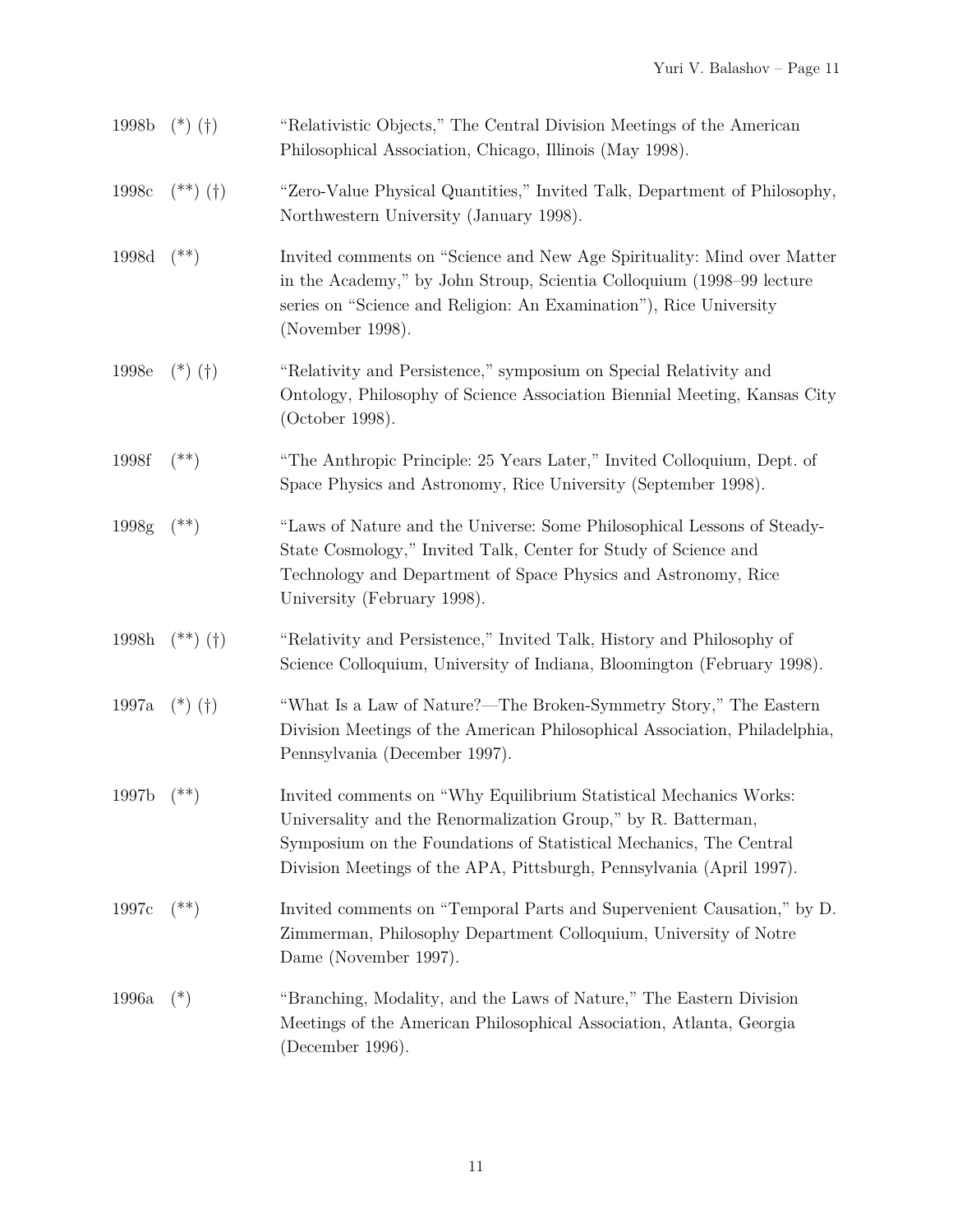| 1996b | $(*)$        | "Endurance, Coexistence, and Relativity," The Pacific Division Meetings of<br>the American Philosophical Association, Seattle, Washington (April 1996).                                                                                                                        |
|-------|--------------|--------------------------------------------------------------------------------------------------------------------------------------------------------------------------------------------------------------------------------------------------------------------------------|
| 1996c | $(*)$ (†)    | "Endurance, Perdurance, Coexistence, and Relativity," Philosophy<br>Department Colloquium, University of Notre Dame (October 1996). (One<br>of two graduate student papers selected for presentation at the Philosophy<br>Department Colloquium in the 1996–97 academic year.) |
| 1995  | $(*)$ (†)    | "Cosmology and Uniformitarianism: Background and Philosophical<br>Significance of the Steady-State Theory," The 14th Annual MePHiSToS<br>Conference, University of Indiana, Bloomington (April 1995)                                                                           |
| 1993  | $^{(**)}$    | "Is Evolution of Natural Laws Possible?" Invited Talk, Foundations of<br>Physics Seminar, University of Notre Dame (February 1993).                                                                                                                                            |
| 1992a | $(*)$ (†)    | "Karl Jaspers's Anthropic Cosmological Principle," The Baer Bicentenary<br>Conference of the Estonian Academy of Sciences, Tartu, Estonia (March)<br>1992).                                                                                                                    |
| 1992b | $(**)$ (†)   | "The Rise and Fall of the Steady-State Cosmology: Some Philosophical<br>Lessons," Invited Talk, Institute for History of Science and Technology,<br>Russian Academy of Sciences, Moscow, Russia (February 1992).                                                               |
| 1991a | $(**)$ (†)   | "Philosophical Roots of the Anthropic Reasoning in Cosmology," Invited<br>Talk, International Seminar on "Theology, Philosophy, and Cosmology: on<br>West and East," Krakow, Poland (May 1991).                                                                                |
| 1991b | $(**)$ $(+)$ | "Transcendental Background to the Anthropic Reasoning in Cosmology,"<br>Invited Lecture, Moscow State University (November 1991).                                                                                                                                              |
| 1991c | $(*)$ (†)    | "On the Anthropic Reasoning in Cosmology," Third International Congress<br>"Cosmic Space and Philosophy," Mytilene, Greece (September 1991).                                                                                                                                   |
| 1990  | $(*)$        | "Laws of Nature in a Time-Dependent Universe," International Seminar<br>"The Problem of Time in Cosmology," Leningrad, USSR (November 1990).                                                                                                                                   |
| 1988  | $(*)$ (†)    | "Cosmology as a Non-Local Physics," 4th International Symposium<br>"Philosophy, Physics, Cosmos," Karjaly, Bulgaria (May 1988).                                                                                                                                                |
| 1987  | $(*)$ (†)    | "Necessity and Chance in Modern Cosmology," The 8 <sup>th</sup> International<br>Congress of Logic, Methodology and Philosophy of Science. Moscow, USSR<br>(August 1987).                                                                                                      |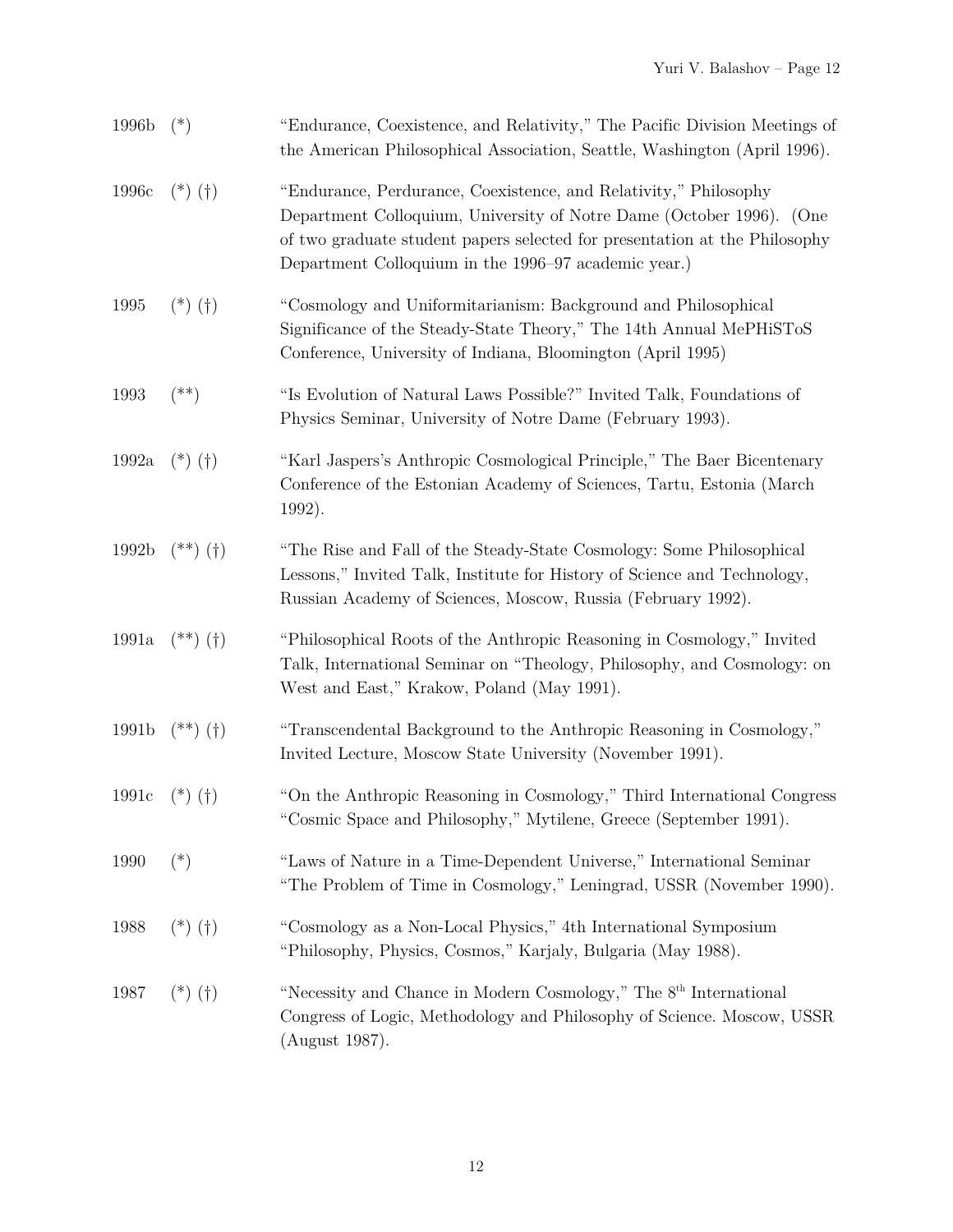# **FELLOWSHIPS AND GRANTS**

| 2016-2017        | The University of Georgia Willson Center for Humanities and Arts<br>Research Fellowship                                                                                                                                                                                                                                                                                                                                                                                                                         |
|------------------|-----------------------------------------------------------------------------------------------------------------------------------------------------------------------------------------------------------------------------------------------------------------------------------------------------------------------------------------------------------------------------------------------------------------------------------------------------------------------------------------------------------------|
| $2008 - 2009$    | The University of Georgia Willson Center for Humanities and Arts Senior<br>Research Fellowship                                                                                                                                                                                                                                                                                                                                                                                                                  |
| 2008, 2007, 2005 | University of Georgia Research Foundation Senior Faculty Grant                                                                                                                                                                                                                                                                                                                                                                                                                                                  |
| 2003, 2000       | University of Georgia Research Foundation Junior Faculty Grant                                                                                                                                                                                                                                                                                                                                                                                                                                                  |
| 2002             | The University of Georgia Center for the Humanities and Arts Research<br>Fellowship (for two-course teaching release), AY 2002-2003                                                                                                                                                                                                                                                                                                                                                                             |
| 2001             | Franklin College Teaching Replacement Unit (used in Fall 2001)                                                                                                                                                                                                                                                                                                                                                                                                                                                  |
| 2000             | A travel grant from the University of Georgia Research Foundation to<br>give an invited talk at the International Conference "Time, Reality, and<br>Experience" (The London School of Economics, 28–29 September 2000).<br>This travel was also partially subsidized by the organizers: The Royal<br>Institute of Philosophy and The London School of Economics<br>Travel grant from Universidad Internacional Menendez Pelayo to give<br>an invited lecture at the Summer School on "Cosmology and Philosophy" |
|                  | (Santander, Spain, 10-14 July 2000)                                                                                                                                                                                                                                                                                                                                                                                                                                                                             |
|                  | Grant from the Seven Pines Symposium to travel to the fourth annual<br>meeting of the Seven Pines (Lewis, Wisconsin, May 2000) to present an<br>invited talk                                                                                                                                                                                                                                                                                                                                                    |
| 1998             | Postdoctoral Fellowship, Rice University for 1998–1999. This fellowship<br>was renewable for up to three years.                                                                                                                                                                                                                                                                                                                                                                                                 |
| 1992-96          | Presidential Graduate Fellowship, University of Notre Dame; one of four<br>awarded University-wide in 1992                                                                                                                                                                                                                                                                                                                                                                                                      |
| 1992             | A Soros Foundation Grant to supplement a fellowship from the University<br>of Notre Dame for the first year of graduate study                                                                                                                                                                                                                                                                                                                                                                                   |

# **COURSES TAUGHT**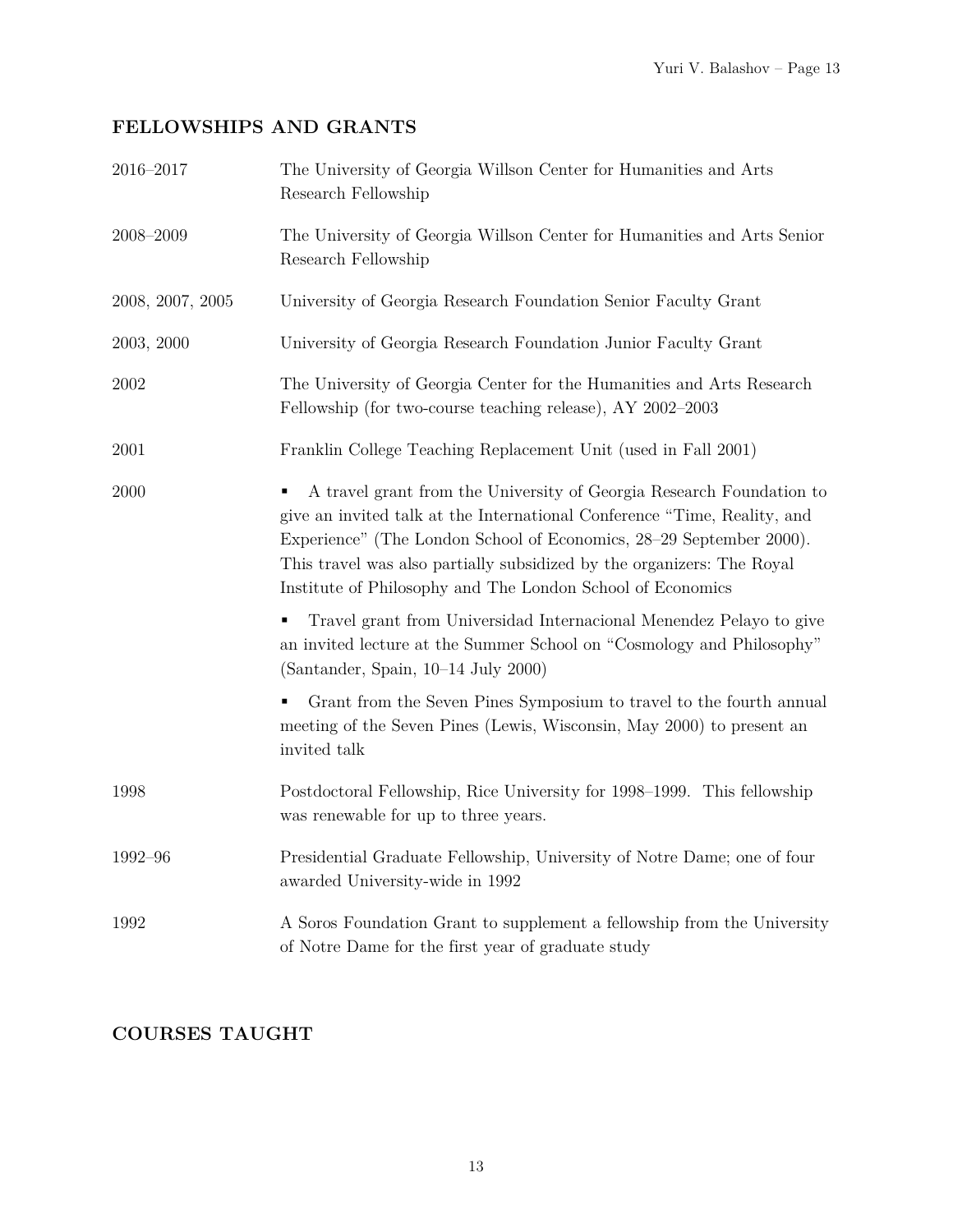#### **UNIVERSITY OF GEORGIA**

#### **Undergraduate**

- Understanding Relativity: Philosophy of Space and Time for Beginners
- Introduction to Philosophy
- Symbolic Logic
- Philosophy, Science, and Nature
- Metaphysics
- Philosophy of Natural Science
- History of Natural Science

#### **Undergraduate/Graduate**

- Philosophy of Language
- Deductive Systems

#### **Graduate Seminars**

- Time and Persistence
- Topics in Philosophy of Language
- Vagueness
- Philosophy of Space and Time
- Parts and Places
- Contemporary Hylomorphism
- Metaphysics of Time and Temporal Experience

#### **UNIVERSITY OF NEW ORLEANS-INNSBRUCK SUMMER SCHOOL (SUMMER 2003)**

- Introduction to Philosophy
- Philosophy of Space and Time for Beginners

#### **RICE UNIVERSITY (1998–99)**

• From Space and Time to Space-Time: Understanding Relativity

#### **UNIVERSITY OF NOTRE DAME (1997)**

• Introduction to Philosophy

## **MEMBERSHIP IN PROFESSIONAL ORGANIZATIONS**

- American Philosophical Association
- Philosophy of Time Society
- Society for Exact Philosophy